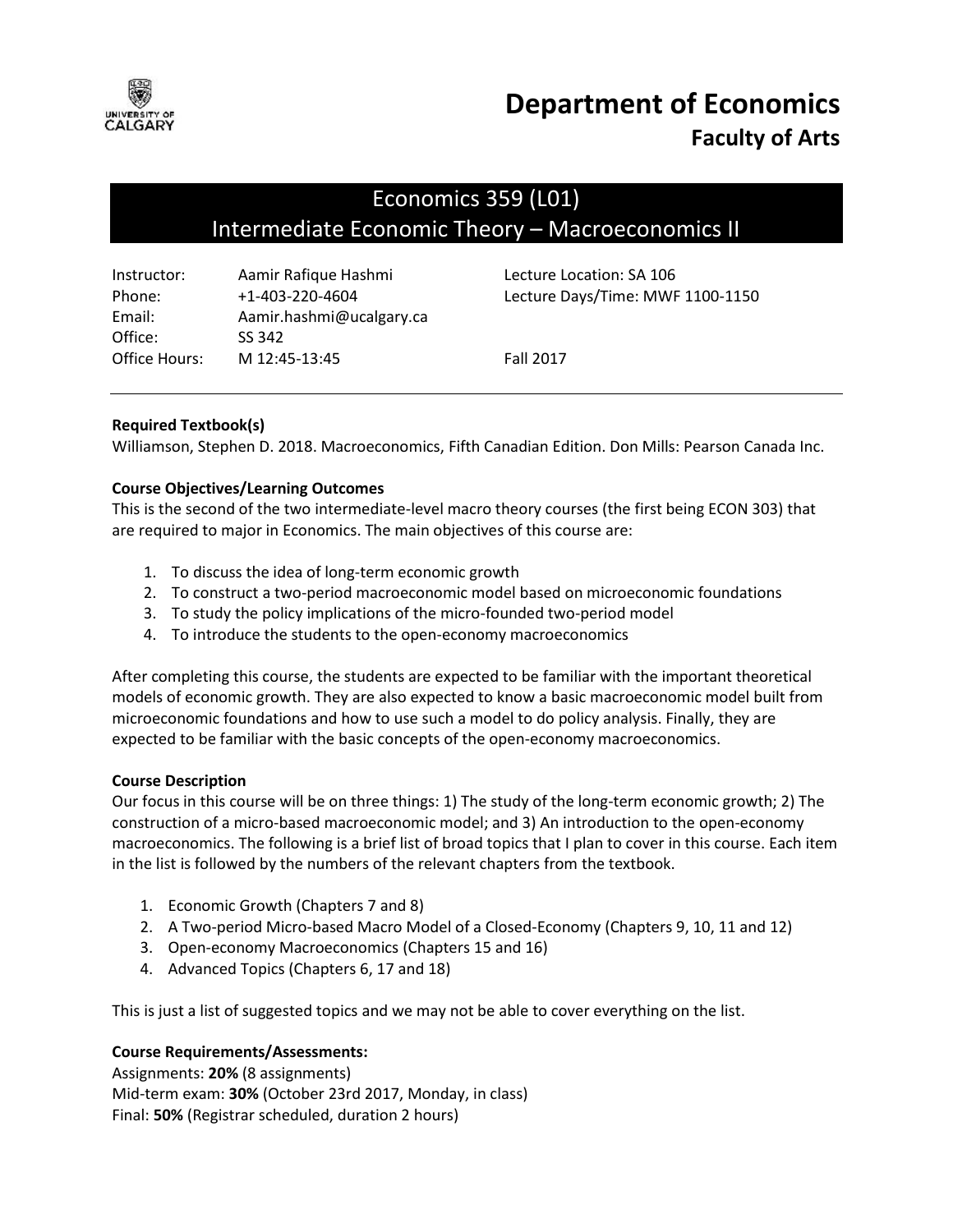#### **Tutorials:**

Students are expected to attend a weekly tutorial section. During the tutorial section the TA will discuss pre-assigned questions/material relevant to the course.

Non-programmable calculators **WILL** be allowed during the writing of tests or final examinations.

Tests and exams **WILL not** involve multiple choice questions.

**Desire2Learn:** This course will make use of the Desire2Learn (D2L) platform. Students who are registered in the course can log on at [http://d2l.ucalgary.ca](http://d2l.ucalgary.ca/) through their student centre. Please note that D2L features a class e-mail list that may be used to distribute course-related information. These e-mails go to your University of Calgary e-mail addresses only.

#### **Grade Determination and Final Examination Details**

Department of Economics Criteria for Letter Grades. Economics professors use the following criteria when assigning letter grades:

| Grade        | Grade<br>Point<br>Value | Description                                                                                            | Grade        | Grade<br>Point<br>Value | Description                                                                                                                                                 |
|--------------|-------------------------|--------------------------------------------------------------------------------------------------------|--------------|-------------------------|-------------------------------------------------------------------------------------------------------------------------------------------------------------|
| A+           | 4.00                    | Outstanding                                                                                            | $C+$         | 2.30                    |                                                                                                                                                             |
| A            | 4.00                    | Excellent-superior performance,<br>showing-comprehensive<br>understanding of subject matter            | C            | 2.00                    | Satisfactory - basic understanding of<br>the subject matter                                                                                                 |
| A-           | 3.70                    |                                                                                                        | $C-$         | 1.70                    | Receipt of a grade point average of<br>1.70 may not be sufficient for<br>promotion or graduation. (See<br>individual undergraduate faculty<br>regulations.) |
| B+           | 3.30                    |                                                                                                        | D+           | 1.00                    |                                                                                                                                                             |
| <sub>B</sub> | 3.00                    | Good - clearly above average<br>performance with knowledge of<br>subject matter generally<br>complete. | D            | 1.00                    | Minimal pass - marginal<br>performance; generally insufficient<br>preparation for subsequent courses<br>in the same subject.                                |
| $B -$        | 2.70                    |                                                                                                        | F            | $\mathbf 0$             | Fail - unsatisfactory performance or<br>failure to meet course requirements                                                                                 |
|              |                         |                                                                                                        | $\mathbf{I}$ | $\Omega$                | Incomplete - unsatisfactory (effective<br>January 2007)                                                                                                     |

# **Grading Scale**

| A+   | $95 - 100$ | B  | $73 - 76$ | $C-$ | $60 - 62$ |
|------|------------|----|-----------|------|-----------|
| А    | $85 - 94$  | B- | $70 - 72$ | D+   | $56 - 59$ |
| А-   | $80 - 84$  | C+ | $67 - 69$ |      | $50 - 55$ |
| $B+$ | $77 - 79$  |    | $63 - 66$ |      | $0 - 49$  |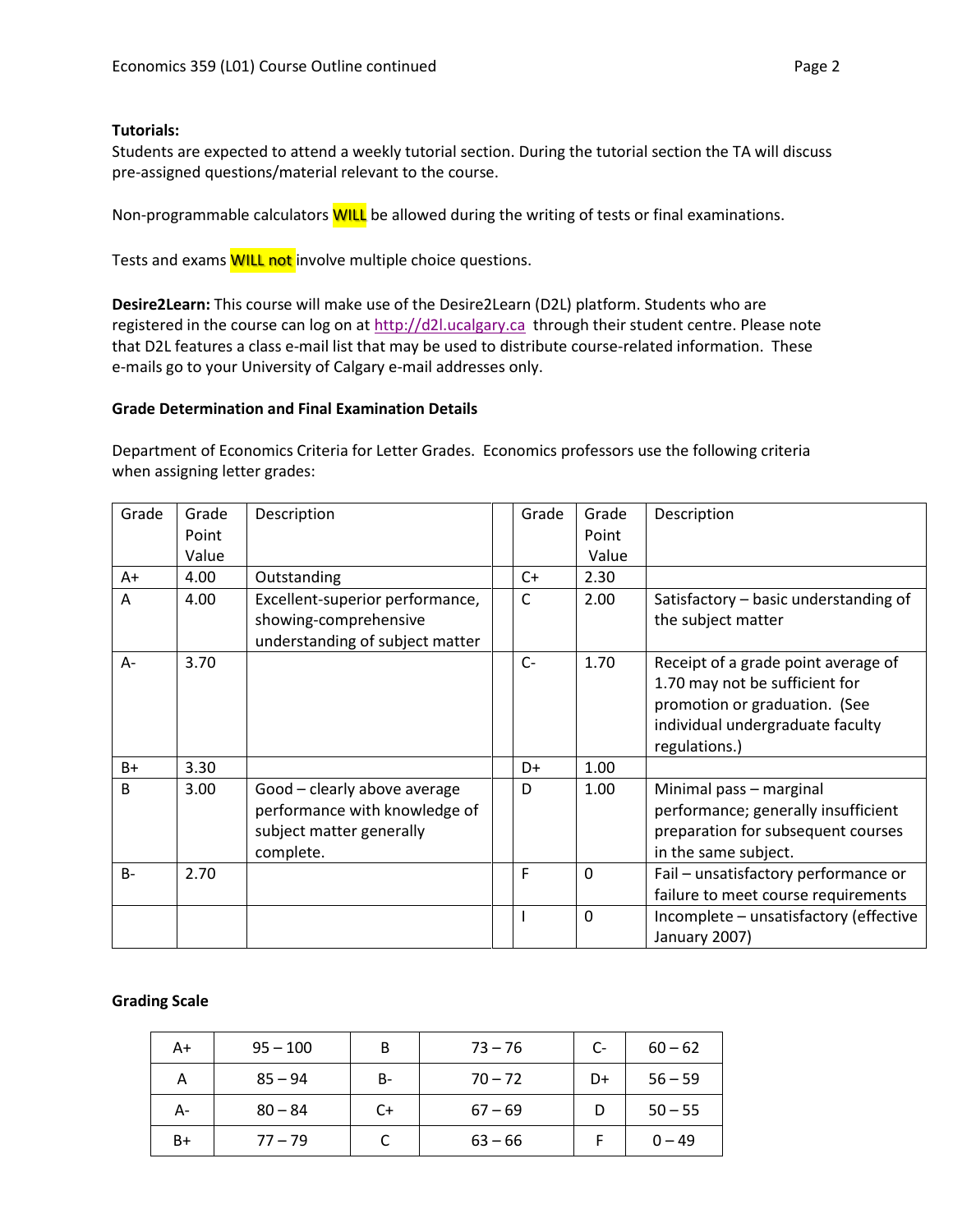A passing grade on any particular component of the course is not required for a student to pass the course as a whole.

#### **Reappraisal of Grades**

**For reappraisal of graded term work, see Calendar I.2 <http://www.ucalgary.ca/pubs/calendar/current/i-2.html>**

#### **For reappraisal of final grade, see Calendar I.3 <http://www.ucalgary.ca/pubs/calendar/current/i-3.html>**

A student who feels that a piece of graded term work (e.g., term paper, essay, test) has been unfairly graded, may have the work re-graded as follows. The student shall discuss the work with the instructor within 15 days of being notified about the mark or of the item's return to the class; no reappraisal of term work is permitted after the 15 days. If not satisfied, the student shall immediately take the matter to the Head of the department offering the course, who will arrange for a reassessment of the work within the next 15 days. The reappraisal of term work may cause the grade to be raised, lowered, or to remain the same. If the student is not satisfied with the decision and wishes to appeal, the student shall address a letter of appeal to the Dean of the faculty offering the course within 15 days of the unfavorable decision. In the letter, the student must clearly and fully state the decision being appealed, the grounds for appeal, and the remedies being sought, along with any special circumstances that warrant an appeal of the reappraisal. The student should include as much written documentation as possible.

# **Plagiarism and Other Academic Misconduct**

Intellectual honesty is the cornerstone of the development and acquisition of knowledge and requires that the contribution of others be acknowledged. Consequently, plagiarism or cheating on any assignment is regarded as an extremely serious academic offense. Plagiarism involves submitting or presenting work in a course as if it were the student's own work done expressly for that particular course when, in fact, it is not. Students should examine sections of the University Calendar that present a Statement of Intellectual Honesty and definitions and penalties associated with Plagiarism/Cheating/Other Academic Misconduct, <http://www.ucalgary.ca/pubs/calendar/current/k-2.html>

#### **Academic Accommodation**

Students seeking an accommodation based on disability or medical concerns should contact Student Accessibility Services; SAS will process the request and issue letters of accommodation to instructors. For additional information on support services and accommodations for students with disabilities Visit [www.ucalgary.ca/access/.](http://www.ucalgary.ca/access/)

Students who require an accommodation in relation to their coursework based on a protected ground other than disability should communicate this need in writing to their Instructor. The full policy on Student Accommodations is available at [http://www.ucalgary.ca/policies/files/policies/student](http://www.ucalgary.ca/policies/files/policies/student-accommodation-policy.pdf)[accommodation-policy.pdf](http://www.ucalgary.ca/policies/files/policies/student-accommodation-policy.pdf)

# **Absence from a Quiz/Test/Exam**

THERE WILL BE NO MAKEUP OR DEFERRED QUIZZES/TESTS/EXAMS under any circumstances, nor may the quizzes/tests/exams be written early. Students unable to write the quizzes/tests/exams because of documented illness, family emergency, religious observance, or university-sanctioned event will have